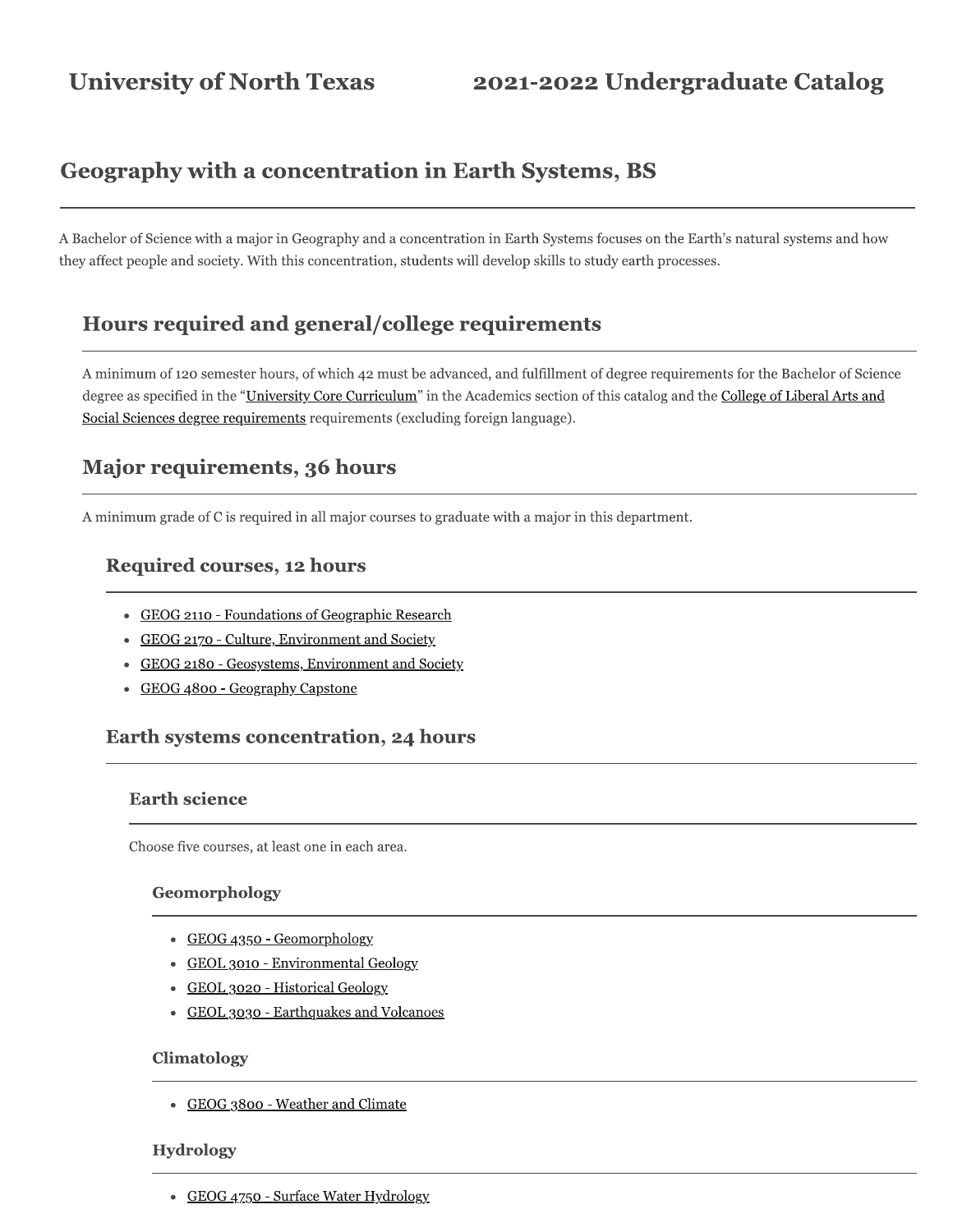• GEOL 4850 - Introduction to Groundwater Hydrology

#### **Biogeography**

- GEOG 3420 Applied Biogeography
- GEOG 4710 Ecosystems: Structure, Function and Services

### **Techniques**

Choose two courses.

- GEOG 3500 Introduction to Geographic Information Systems
- GEOG 4170 Field Methods and Mapping
- GEOG 4185 Statistical Research Methods in Geography
- GEOG 4525 Using LiDAR Data in GIS
- GEOG 4530 Digital Image Analysis
- GEOG 4550 Advanced Geographic Information Systems

### **Human geography**

Choose one course.

- GEOG 3100 United States and Canada: Economies, Cities and Sustainability
- GEOG 3200 Sustainability
- GEOG 3770 Latin America: Geography and Globalization
- GEOG 4115 Our Energy Futures
- GEOG 4420 Capitalism, Nature and Climate Change

## **Other course requirements**

## **Mathematics**

• MATH 1680 - Elementary Probability and Statistics (or equivalent)

#### **Science**

• GEOG 1710 - Earth Science

#### One additional science course

- BIOL 1132 Environmental Science
- BIOL 2140 Principles of Ecology
- BIOL 2241 Biology of Higher Plants
- BIOL 2251 Biodiversity and Conservation of Animals
- CHEM 1360 Context of Chemistry
- CHEM 1410 General Chemistry for Science Majors (or equivalent)
- PHYS 1315 Introduction to the World of Physics
- PHYS 1410 General Physics I (or equivalent)